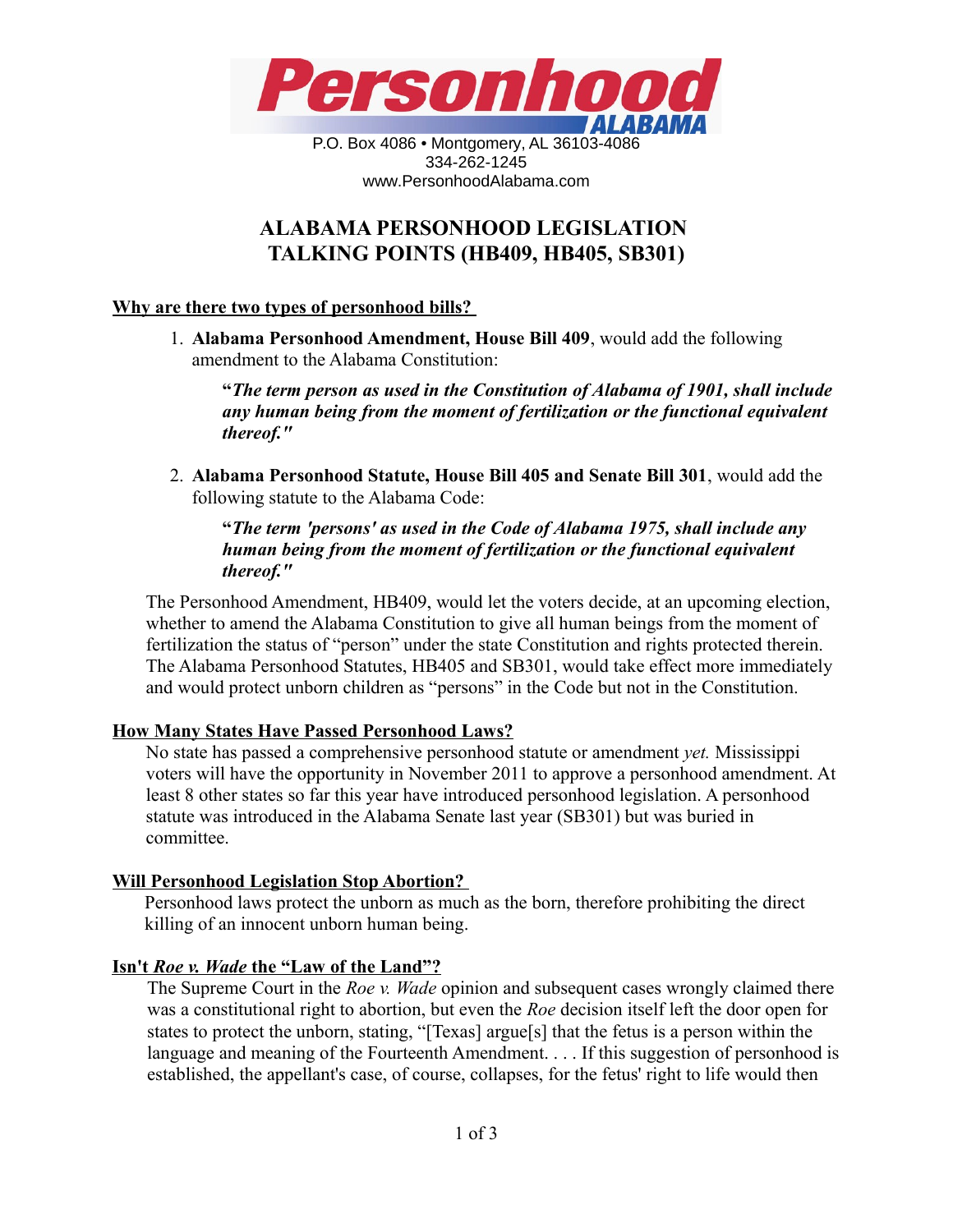

334-262-1245 www.PersonhoodAlabama.com

be guaranteed specifically by the [Fourteenth] Amendment." Part of the basis for the *Roe* decision was that Texas law did not consistently recognize the unborn child as a legal person. Personhood would finally raise the unborn child to enjoy equal protection of the laws that the mother already enjoys. Personhood would certainly be challenged in court by the abortion industry as a threat to the false notion that a woman has a right to end the life of her unborn child, but it is a constitutional exercise of a state's power to define "person."

# **Isn't It Part of the Woman's Body?**

The preborn baby is not part of the woman's body, but has his or her own body within mom. Half the time the fetus is a boy. Always the mother is female. Her son's Y chromosome cannot be part of her body. He's a genetically distinct individual.

# **Could a Mother Be Arrested for Miscarriage?**

No. A natural miscarriage would not be punished just as a mother is not punished when her born child tragically dies by natural causes or other causes other than the fault of the mother. An induced or chemical abortion, however, is an artificial miscarriage for the purposes of ending an unborn person's life and would be prohibited under a personhood law.

#### **Do Eggs Have Rights?**

Neither sperm nor eggs have rights, but the joining of the two, *i.e.*, fertilization, is the biological beginning of a separate human life. Confusing an egg with a new human organism is biological and moral ignorance. The Carnegie Institute's world-renowned Stages of Early Human Development lists terms with "no scientific usefulness" and says that "the term 'egg' is best reserved for… the breakfast table."

# **Won't a Personhood Law Outlaw Contraceptives?**

No, recognizing personhood has no effect on contraceptives because true "*contra-ception*" only prevents conception (fertilization). However, personhood would prohibit any chemical abortion that kills the youngest boys and girls before or after they implant in their mother's womb. When the abortion industry says that personhood would outlaw contraceptives, it's lying. These people have spent decades telling women that such chemicals did not kill a living embryo. Women should know whether or not a chemical would kill their children. A personhood law will end the lies.

# **Will Personhood Stop Stem-Cell Research or Treatment?**

No. Personhood laws clearly state that every human being is a person, which only makes it illegal to kill human beings. Therefore, the only stem-cell research affected by a personhood law would be embryonic stem cell research, which has largely proven to be unsuccessful. Adult stem cell research, which has proven widely successful and is currently being used to successfully treat over 70 diseases and injuries, does not require the killing of a human being and will still be legal.